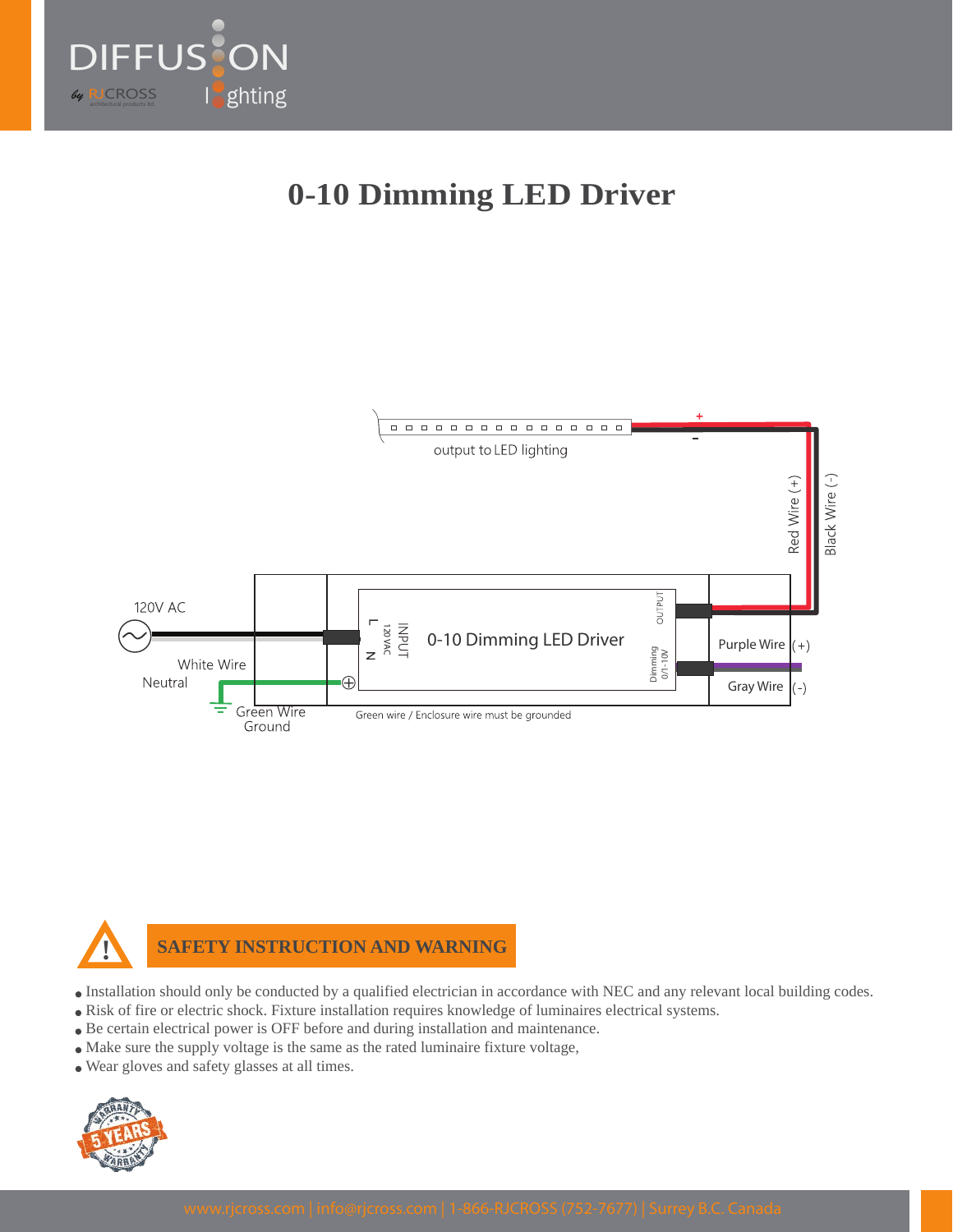

### **Installation**



### **Step 1.**

Unscrew and remove the enclosure's cover and remove knockouts for input and output.

#### **Step 2.**

Splice 120V wires from the panel into the driver.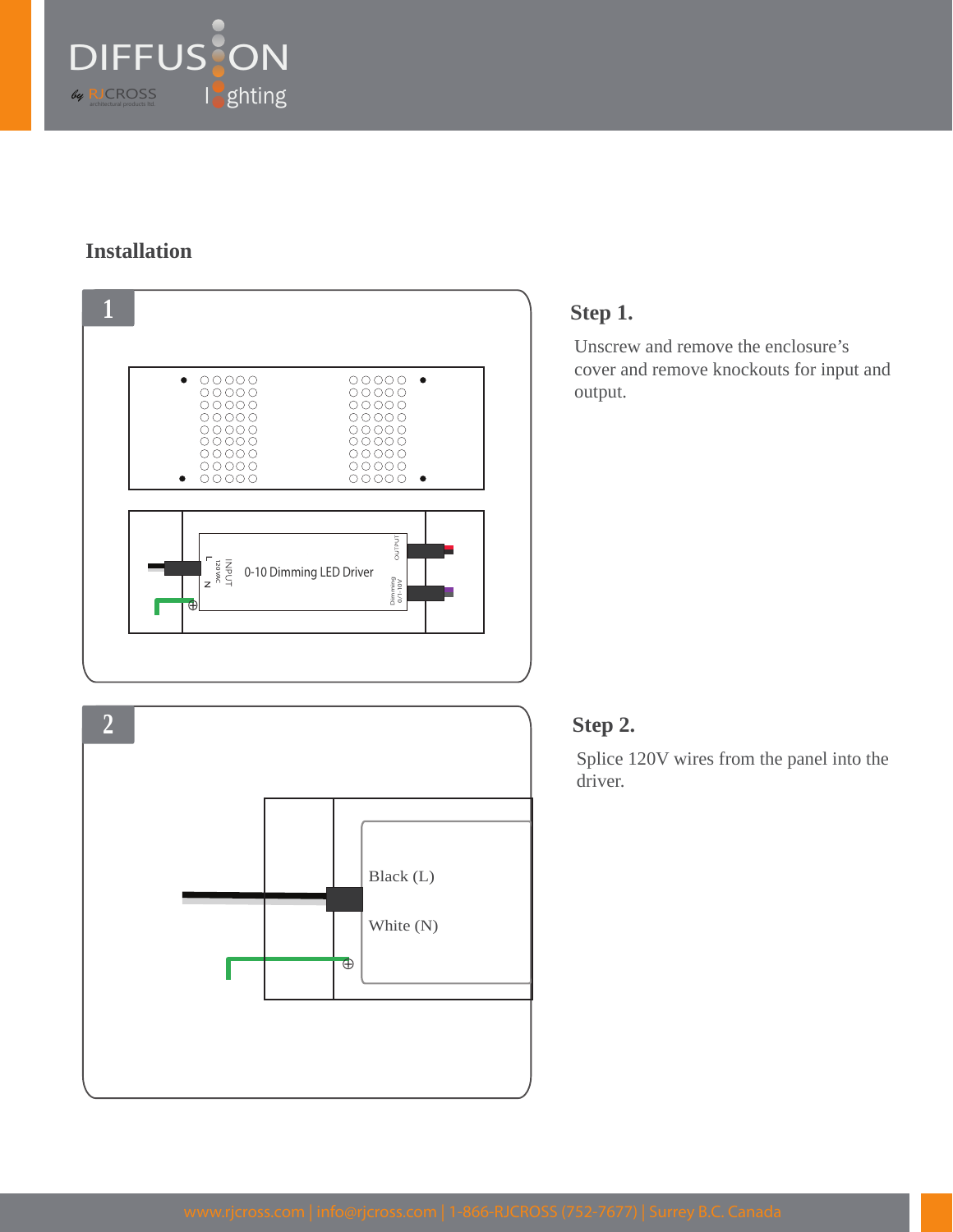



#### **4**  $\overline{\mathbb{I}}$  $\overline{\mathbb{I}}$  $\begin{array}{c} \hline \multicolumn{1}{c}{\textbf{0}} \\ \hline \multicolumn{1}{c}{\textbf{0}} \\ \multicolumn{1}{c}{\textbf{0}} \\ \multicolumn{1}{c}{\textbf{0}} \\ \multicolumn{1}{c}{\textbf{0}} \\ \multicolumn{1}{c}{\textbf{0}} \\ \multicolumn{1}{c}{\textbf{0}} \\ \multicolumn{1}{c}{\textbf{0}} \\ \multicolumn{1}{c}{\textbf{0}} \\ \multicolumn{1}{c}{\textbf{0}} \\ \multicolumn{1}{c}{\textbf{0}} \\ \multicolumn{1}{c}{\textbf{0}} \\ \multicolumn{1}{c}{\textbf{0}}$  $\begin{array}{c} 00000 \\ 00000 \\ 00000 \\ \end{array}$  $\bullet$  $\bullet$ T  $\sqrt{2}$  $\bullet$  $\bullet$ ∥ OUTPUT 120 VAC 0-10 Dimming LED Driver0/1-10V Dimming  $\overline{A}$

## **Step 3.**

Use Red and Black wires from output to attach to the LED strip. Purple and Gray wires go to 0-10 dimming controller.

# **Step 4.**

Install and Screw down the enclosure's cover.